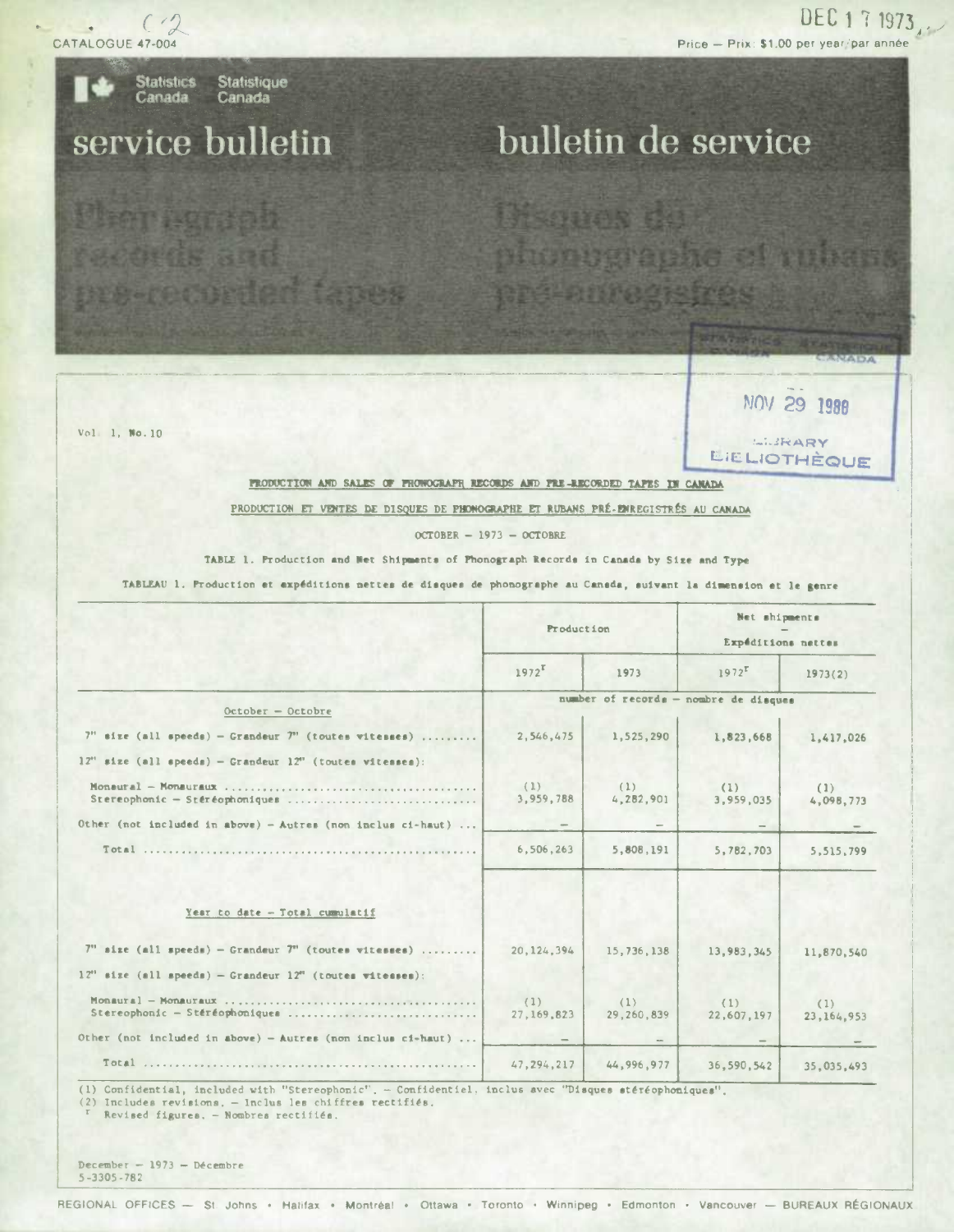**STAR SHOP** AGANADI **BOET ES VOIX ROADLY** SUDÉHTOLIS.J to contacts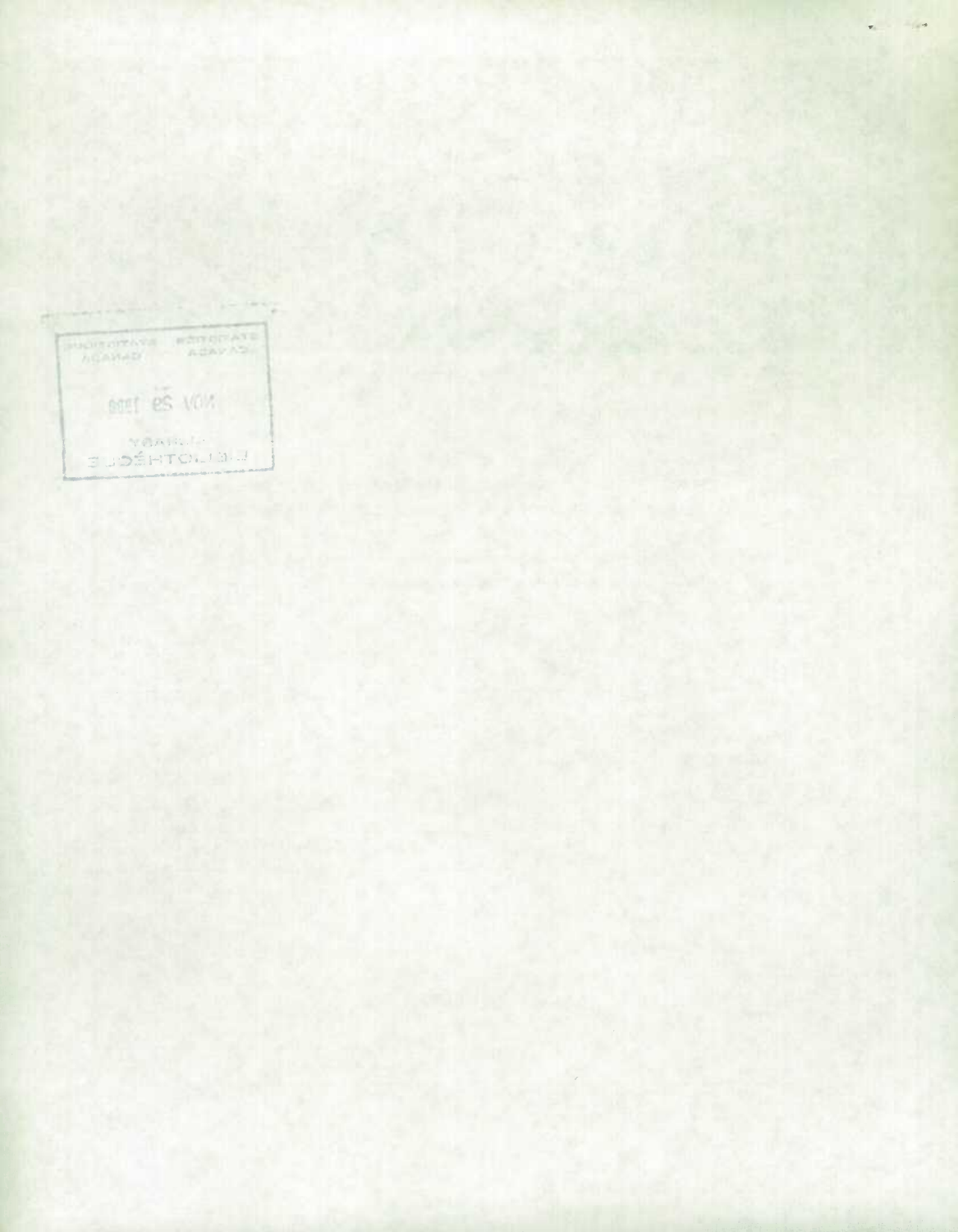## TABLE 2. Sales of Domestic Phonograph Records in Canada by Areas, etc.

|                                                                                                                                                                                                                                                                                                                                                                            | Net value of sales (distributor's<br>net selling price)<br>Valeur nette des ventes (prix de<br>vente net du distributeur)                                                                                                                                                                                                                                                                     |                                       |  |
|----------------------------------------------------------------------------------------------------------------------------------------------------------------------------------------------------------------------------------------------------------------------------------------------------------------------------------------------------------------------------|-----------------------------------------------------------------------------------------------------------------------------------------------------------------------------------------------------------------------------------------------------------------------------------------------------------------------------------------------------------------------------------------------|---------------------------------------|--|
|                                                                                                                                                                                                                                                                                                                                                                            |                                                                                                                                                                                                                                                                                                                                                                                               |                                       |  |
|                                                                                                                                                                                                                                                                                                                                                                            | 1972                                                                                                                                                                                                                                                                                                                                                                                          | 1973                                  |  |
|                                                                                                                                                                                                                                                                                                                                                                            | dollars                                                                                                                                                                                                                                                                                                                                                                                       |                                       |  |
| October - Octobre                                                                                                                                                                                                                                                                                                                                                          |                                                                                                                                                                                                                                                                                                                                                                                               |                                       |  |
|                                                                                                                                                                                                                                                                                                                                                                            |                                                                                                                                                                                                                                                                                                                                                                                               |                                       |  |
| Atlantic provinces - Provinces de l'Atlantique<br>Quebec and Eastern Datario - Québec et l'est de l'Ontario                                                                                                                                                                                                                                                                | 415,304<br>2,135,366<br>2,367,322                                                                                                                                                                                                                                                                                                                                                             | 386,974<br>2,562,701<br>3,175,307     |  |
| Lakehead Ontario, Manitoba and Saskatchewan - Tête den Grands Lacs de                                                                                                                                                                                                                                                                                                      | 420,229<br>632,797                                                                                                                                                                                                                                                                                                                                                                            | 487,818<br>852,716                    |  |
|                                                                                                                                                                                                                                                                                                                                                                            | 911,722                                                                                                                                                                                                                                                                                                                                                                                       | 1,385,496                             |  |
|                                                                                                                                                                                                                                                                                                                                                                            | 6,882,740                                                                                                                                                                                                                                                                                                                                                                                     | 8.851.012                             |  |
|                                                                                                                                                                                                                                                                                                                                                                            |                                                                                                                                                                                                                                                                                                                                                                                               |                                       |  |
| Undistributed - Non-distributs:                                                                                                                                                                                                                                                                                                                                            |                                                                                                                                                                                                                                                                                                                                                                                               |                                       |  |
| $\Box$ stom sales, liquidation sales, etc.(2) - Ventes sur commande spéciale,                                                                                                                                                                                                                                                                                              | (3)                                                                                                                                                                                                                                                                                                                                                                                           | (3)                                   |  |
|                                                                                                                                                                                                                                                                                                                                                                            | 1.116.472                                                                                                                                                                                                                                                                                                                                                                                     | 926,031                               |  |
|                                                                                                                                                                                                                                                                                                                                                                            | 1,116,472                                                                                                                                                                                                                                                                                                                                                                                     | 926,031                               |  |
| Year to date $-$ Total cumulatif                                                                                                                                                                                                                                                                                                                                           |                                                                                                                                                                                                                                                                                                                                                                                               |                                       |  |
|                                                                                                                                                                                                                                                                                                                                                                            |                                                                                                                                                                                                                                                                                                                                                                                               |                                       |  |
| Atlantic provinces - Provinces de l'Atlantique<br>Quebec and Eastern Ontario - Québec et l'est de l'Ontario                                                                                                                                                                                                                                                                | 2,749,572<br>12,446,183<br>15,939,772                                                                                                                                                                                                                                                                                                                                                         | 2,006,788<br>14,498,227<br>17,752,976 |  |
| Lakehead Ontario, Manitoba and Saskatchewan - Tête des Grands Lacs de                                                                                                                                                                                                                                                                                                      | 2,579,960                                                                                                                                                                                                                                                                                                                                                                                     | 2,628,305                             |  |
|                                                                                                                                                                                                                                                                                                                                                                            | 3,626,454<br>5,748,690                                                                                                                                                                                                                                                                                                                                                                        | 4,054,569<br>6,994,402                |  |
|                                                                                                                                                                                                                                                                                                                                                                            | 43,090,631                                                                                                                                                                                                                                                                                                                                                                                    | 47,935,267                            |  |
|                                                                                                                                                                                                                                                                                                                                                                            |                                                                                                                                                                                                                                                                                                                                                                                               |                                       |  |
| Undistributed - Non-distribués:                                                                                                                                                                                                                                                                                                                                            |                                                                                                                                                                                                                                                                                                                                                                                               |                                       |  |
| Record club sales $(1)$ - Ventes des clubs de disques $(1)$<br>Custom sales, liquidation sales, etc. $(2)$ - Ventes sur commande spécisle,                                                                                                                                                                                                                                 | (3)<br>$6,005,642^*$                                                                                                                                                                                                                                                                                                                                                                          | (3)<br>7, 159, 202                    |  |
|                                                                                                                                                                                                                                                                                                                                                                            | 6,005,642                                                                                                                                                                                                                                                                                                                                                                                     | 7,159,202                             |  |
| Note: Atlantic provinces: Newfoundland, Prince Edward<br>Island, Nova Scotia and New Brunswick,<br>Quebec and Eastern Ontario: Includes the Ottawa<br>Valley and Eastern Ontario as far west as<br>Kingston.<br>Kingston.<br>Ontario: Excludes Eastern Ontario, the Ottawa<br>Valley and Lakehead Ontario, the Northwestern<br>part of Ontario as far east as Thunder Bay, | Nota: Provinces de l'Atlantique: Terre-Neuve, Ile-du-Prince-<br>Edouard, Nouvelle-Écosse et Nouveau-Brunswick.<br>Québec et l'est de l'Ontario: Y compris la vallée de<br>l'Outaousis et l'est de l'Ontario, à l'ouest jusqu'à<br>Ontario: Sauf l'est de l'Ontario, la vallée de<br>l'Outnoumis et la Tête des Grands Lacs, en Ontario.<br>la partie nord-ouest de l'Ontario jusqu'à l'est de |                                       |  |

TABLEAU 2. Ventes de disques de phonographe pressés au Canada par région, etc.

(1) Shown at estimated distributor's selling price. - Valeurs fondées sur une évaluation des prix de vente des distributeurs.<br>
(2) Shown at actual net billing price. - Valeurs fondées sur les prix réels nets facturés.<br>
(3)

Thunder Bay.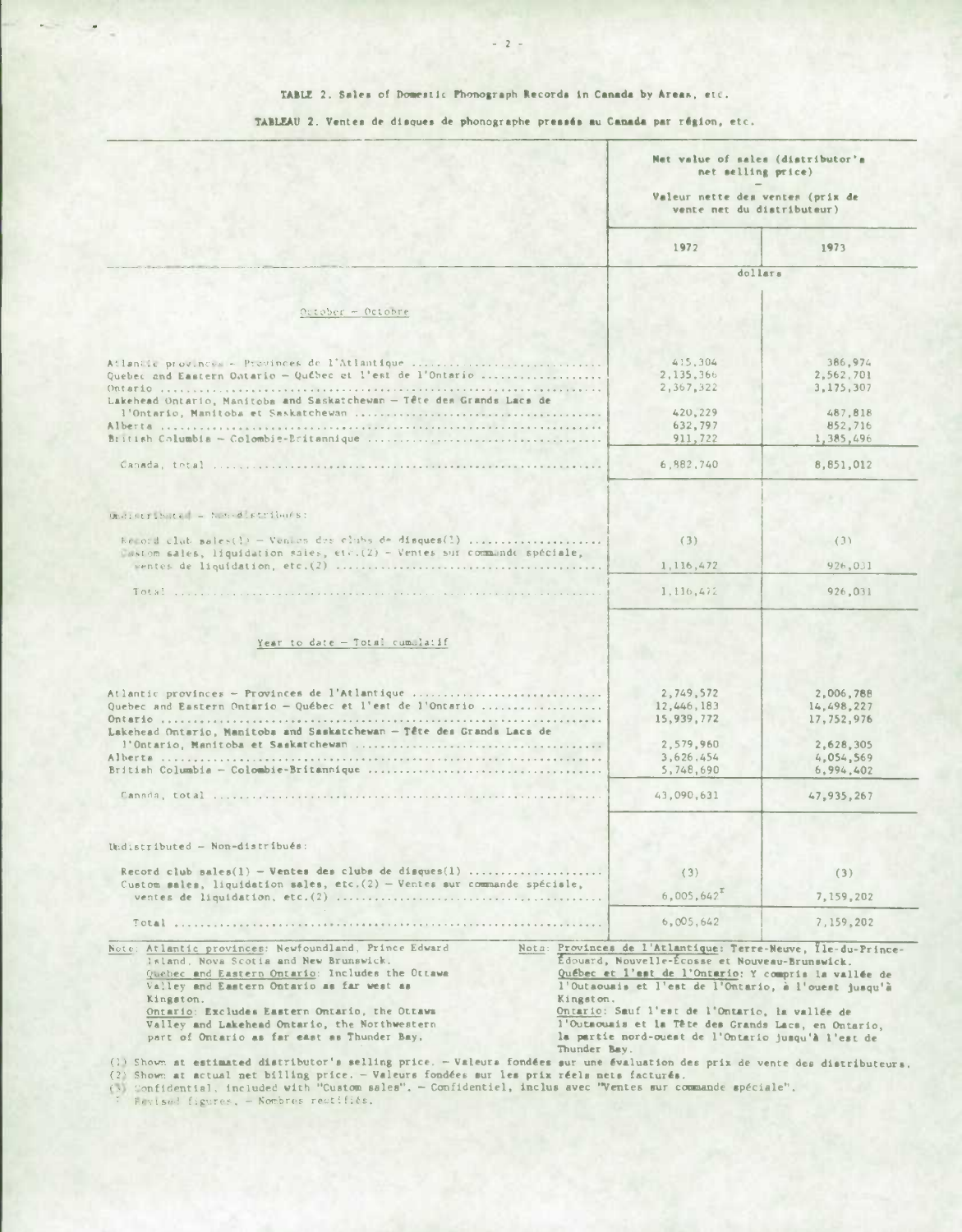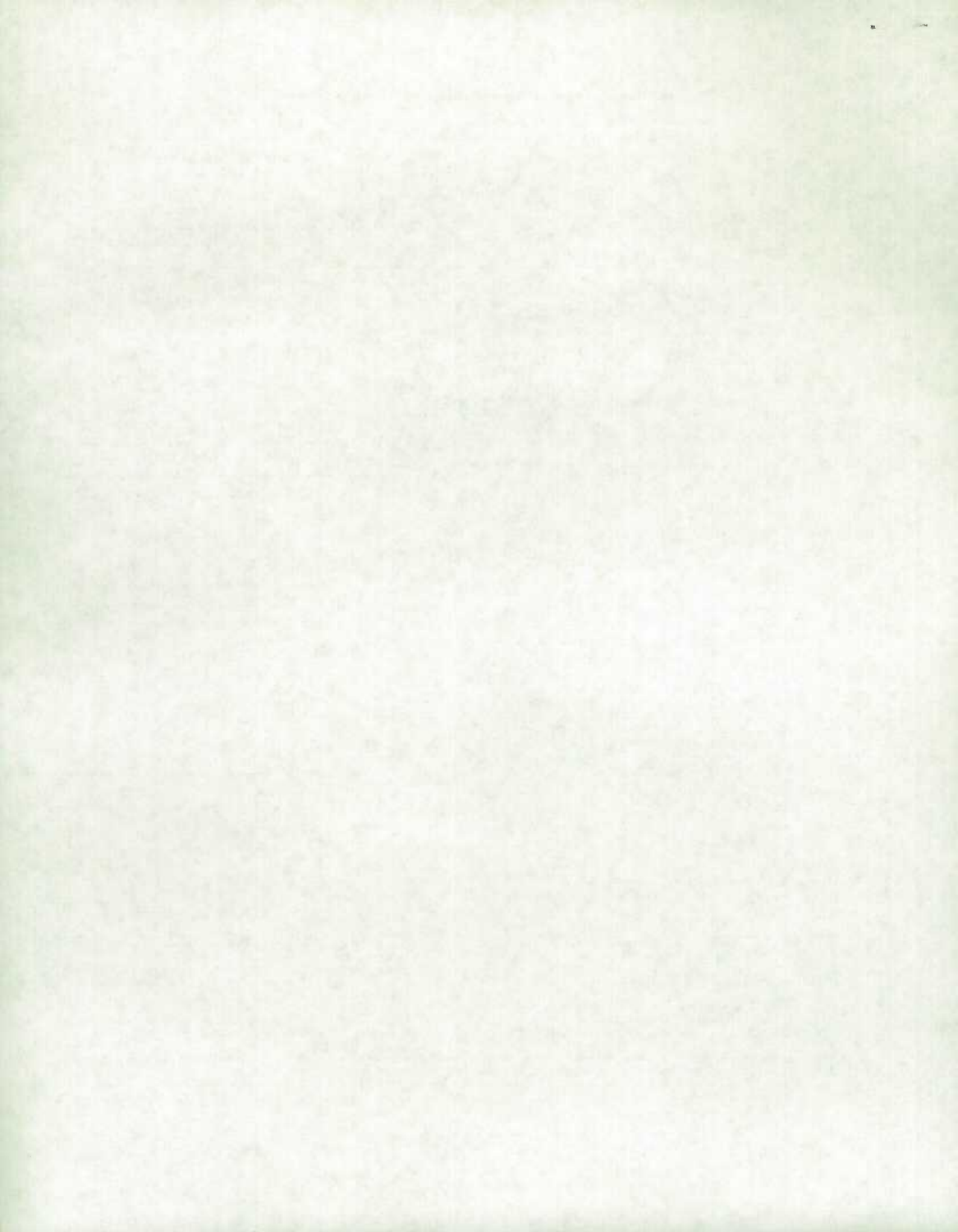## TABLE 3. Sales of Pre-recorded Tapes in Canada by Areas, etc.

TABLEAU 3. Ventes de rubans pré-enregistrés au Canada par région, etc.

|                                                                                                                                                                                                                                                                                                                                                                                                                                                                                                                                                                                                                                                                                                                                                                   |                                                                                                                                                                                                                                                                                                                                                                                                              | Net value of sales (distributor's<br>net selling price)<br>Valeur nette des ventes (prix de<br>vente net du distributeur) |  |  |
|-------------------------------------------------------------------------------------------------------------------------------------------------------------------------------------------------------------------------------------------------------------------------------------------------------------------------------------------------------------------------------------------------------------------------------------------------------------------------------------------------------------------------------------------------------------------------------------------------------------------------------------------------------------------------------------------------------------------------------------------------------------------|--------------------------------------------------------------------------------------------------------------------------------------------------------------------------------------------------------------------------------------------------------------------------------------------------------------------------------------------------------------------------------------------------------------|---------------------------------------------------------------------------------------------------------------------------|--|--|
|                                                                                                                                                                                                                                                                                                                                                                                                                                                                                                                                                                                                                                                                                                                                                                   | 1972                                                                                                                                                                                                                                                                                                                                                                                                         | 1973                                                                                                                      |  |  |
|                                                                                                                                                                                                                                                                                                                                                                                                                                                                                                                                                                                                                                                                                                                                                                   |                                                                                                                                                                                                                                                                                                                                                                                                              | dollars                                                                                                                   |  |  |
| $October - October$                                                                                                                                                                                                                                                                                                                                                                                                                                                                                                                                                                                                                                                                                                                                               |                                                                                                                                                                                                                                                                                                                                                                                                              |                                                                                                                           |  |  |
| Atlantic provinces - Provinces de l'Atlantique<br>Quebec and Eastern Ontario - Québec et l'est de l'Ontario<br>Lakehead Ontario, Manitoba and Saskatchewan - Tête des Grands Lacs de                                                                                                                                                                                                                                                                                                                                                                                                                                                                                                                                                                              | 94.464<br>595.946<br>1,126,846<br>103,155<br>326,600<br>314,055<br>2,561,066                                                                                                                                                                                                                                                                                                                                 | 129,168<br>634,855<br>1,343,837<br>195,463<br>467.965<br>401,683<br>3,172,971                                             |  |  |
|                                                                                                                                                                                                                                                                                                                                                                                                                                                                                                                                                                                                                                                                                                                                                                   |                                                                                                                                                                                                                                                                                                                                                                                                              |                                                                                                                           |  |  |
| $l$ ladistributed - Non-distribués:<br>Record club sales(1) - Ventes des clubs de disques(1)<br>Custom sales, liquidation sales, etc. $(2)$ - Ventes sur commande spéciale,                                                                                                                                                                                                                                                                                                                                                                                                                                                                                                                                                                                       | (3)<br>$793, 249$ <sup>r</sup>                                                                                                                                                                                                                                                                                                                                                                               | (3)<br>815,047                                                                                                            |  |  |
|                                                                                                                                                                                                                                                                                                                                                                                                                                                                                                                                                                                                                                                                                                                                                                   | 793,249                                                                                                                                                                                                                                                                                                                                                                                                      | 815,047                                                                                                                   |  |  |
| Year to date $-$ Total cumulatif                                                                                                                                                                                                                                                                                                                                                                                                                                                                                                                                                                                                                                                                                                                                  |                                                                                                                                                                                                                                                                                                                                                                                                              |                                                                                                                           |  |  |
| Atlantic provinces - Provinces de l'Atlantique<br>Quebec and Eastern Ontario - Québec et l'est de l'Ontario<br>Lakehead Ontario, Manitoba and Saskatchewan - Tête des Grands Lacs de                                                                                                                                                                                                                                                                                                                                                                                                                                                                                                                                                                              | 863,670<br>3, 275, 473<br>7,890,509<br>976,767<br>1,981,667                                                                                                                                                                                                                                                                                                                                                  | 885,009<br>4.399.257<br>8,832,692<br>1,304,258<br>2,657,046                                                               |  |  |
|                                                                                                                                                                                                                                                                                                                                                                                                                                                                                                                                                                                                                                                                                                                                                                   | 2,114,462<br>17, 102, 548                                                                                                                                                                                                                                                                                                                                                                                    | 2.596.134<br>20,674,396                                                                                                   |  |  |
| $Indistributed - Non-distribués:$<br>Record club sales(1) - Ventes des clubs de disques(1)<br>Custom sales, liquidation sales, etc. $(2)$ - Ventes sur commande apéciale,                                                                                                                                                                                                                                                                                                                                                                                                                                                                                                                                                                                         | (3)<br>$2,620.922^{x}$                                                                                                                                                                                                                                                                                                                                                                                       | (3)<br>4,844,841                                                                                                          |  |  |
|                                                                                                                                                                                                                                                                                                                                                                                                                                                                                                                                                                                                                                                                                                                                                                   | 2,620,922                                                                                                                                                                                                                                                                                                                                                                                                    | 4,844,841                                                                                                                 |  |  |
| Note: Atlantic provinces: Newfoundland, Prince Edward<br>Island, Nova Scotia and New Brunswick.<br>Quebec and Eastern Ontario: Includes the Ottawa<br>Valley and Eastern Ontario as far west as<br>Kingston.<br>Kingston.<br>Ontario: Excludes Esstern Ontario, the Ottawa<br>Valley and Lakehead Ontario, the Northwestern<br>Part of Ontario as far east as Thunder Bay.<br>(1) Shown at estimated distributor's selling price. - Valeurs fondées sur une évaluation des prix de vente des distributeurs.<br>(2) Shown at actual net billing price. - Valeurs fondées sur les prix réels nets facturés.<br>(3) Confidential, included with "Custom sales". - Confidential, inclus avec "Ventes sur commande spéciale".<br>Revised figures. - Nombres rectifiés. | Nota: Provinces de l'Atlantique: Terre-Neuve, Ile-du-Prince-<br>Édouard, Nouvelle-Écosse et Nouveau-Brunswick.<br>Québec et l'est de l'Ontario: Y compris la vallée de<br>l'Outsousis et l'est de l'Ontario, à l'ouest jusqu'à<br>Ontario: Sauf I'est de l'Ontario, la vallée de<br>l'Outzouzis et la Tête des Grands Lacs en Ontario.<br>la partie nord-ouest de l'Ontario jusqu'à l'est de<br>Thunder Bay. |                                                                                                                           |  |  |

×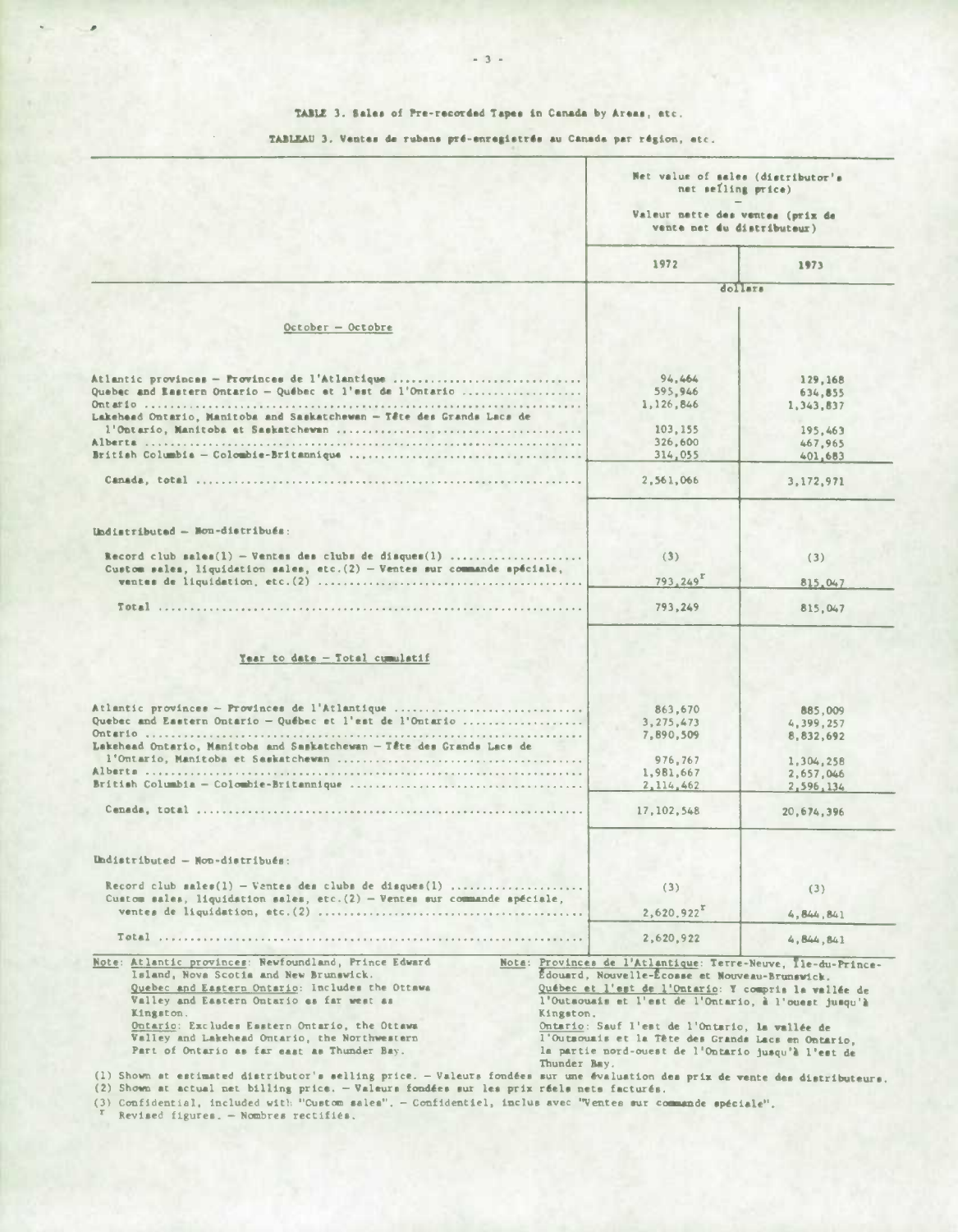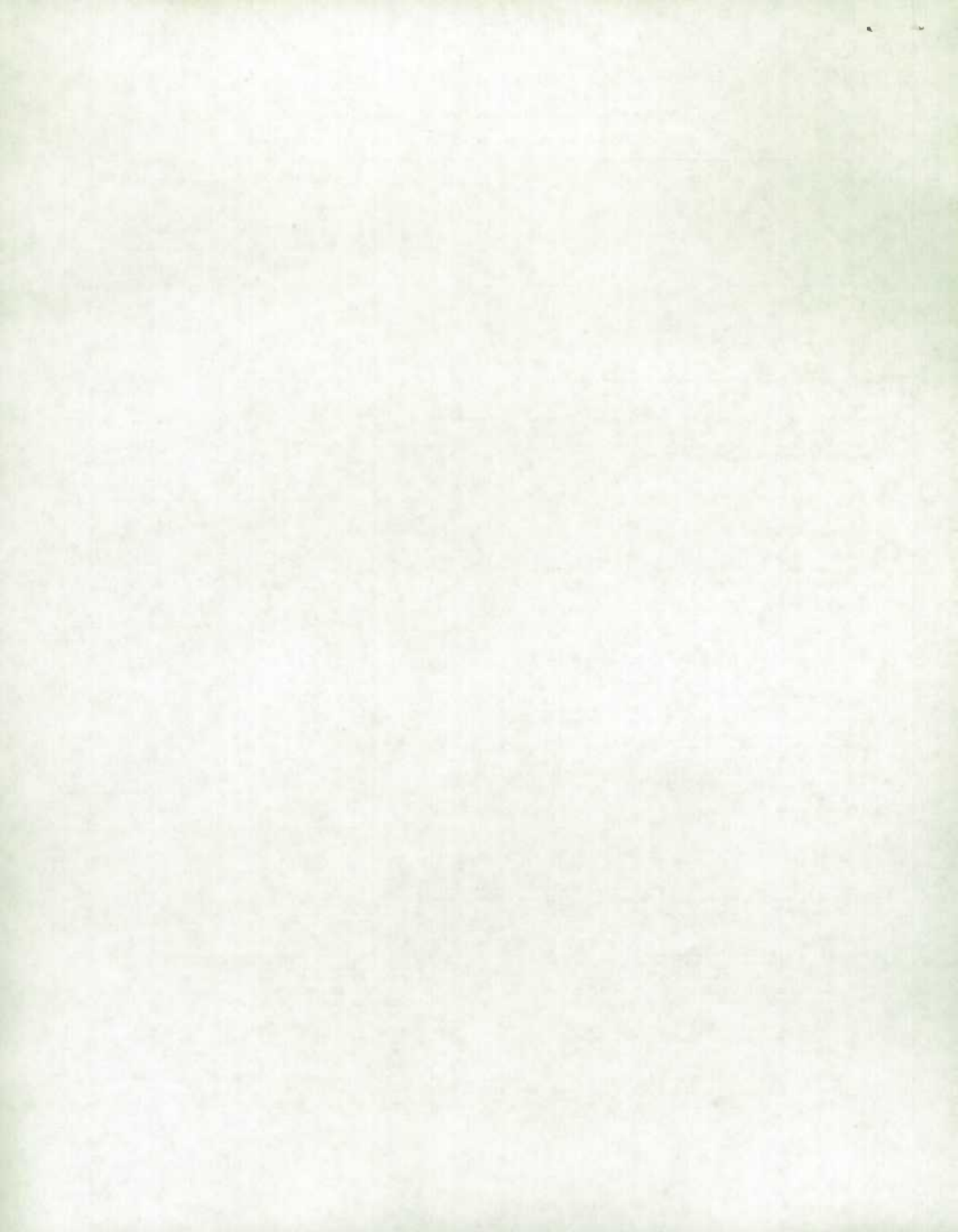## TABLE 4. Production and Net Shipments of Pre-recorded Tapes

|                                                                                                                                                                                                                                                                                                                                                                                                                                                                                                                                                                                                                                                                                                                                                     | Production                                                                                                                                                                                                                                                                                                                                                                                                                                                                                                                                                                                                                                                                                                                                                                        |                          | Net shipments<br>Expéditions mettes |              |
|-----------------------------------------------------------------------------------------------------------------------------------------------------------------------------------------------------------------------------------------------------------------------------------------------------------------------------------------------------------------------------------------------------------------------------------------------------------------------------------------------------------------------------------------------------------------------------------------------------------------------------------------------------------------------------------------------------------------------------------------------------|-----------------------------------------------------------------------------------------------------------------------------------------------------------------------------------------------------------------------------------------------------------------------------------------------------------------------------------------------------------------------------------------------------------------------------------------------------------------------------------------------------------------------------------------------------------------------------------------------------------------------------------------------------------------------------------------------------------------------------------------------------------------------------------|--------------------------|-------------------------------------|--------------|
|                                                                                                                                                                                                                                                                                                                                                                                                                                                                                                                                                                                                                                                                                                                                                     |                                                                                                                                                                                                                                                                                                                                                                                                                                                                                                                                                                                                                                                                                                                                                                                   |                          |                                     |              |
|                                                                                                                                                                                                                                                                                                                                                                                                                                                                                                                                                                                                                                                                                                                                                     | 1972 <sup>x</sup>                                                                                                                                                                                                                                                                                                                                                                                                                                                                                                                                                                                                                                                                                                                                                                 | 1973                     | 1972 <sup>T</sup>                   | 1973(1)      |
|                                                                                                                                                                                                                                                                                                                                                                                                                                                                                                                                                                                                                                                                                                                                                     | number of units - nombre d'unités                                                                                                                                                                                                                                                                                                                                                                                                                                                                                                                                                                                                                                                                                                                                                 |                          |                                     |              |
| October - Octobre                                                                                                                                                                                                                                                                                                                                                                                                                                                                                                                                                                                                                                                                                                                                   |                                                                                                                                                                                                                                                                                                                                                                                                                                                                                                                                                                                                                                                                                                                                                                                   |                          |                                     |              |
| Cartridges - 8 track - Cartouches - 8 piates                                                                                                                                                                                                                                                                                                                                                                                                                                                                                                                                                                                                                                                                                                        | 978,861                                                                                                                                                                                                                                                                                                                                                                                                                                                                                                                                                                                                                                                                                                                                                                           | 1,425,863                | 884.587                             | 888,478      |
| Cartridges - 4 track - Cartouches - 4 pistes                                                                                                                                                                                                                                                                                                                                                                                                                                                                                                                                                                                                                                                                                                        |                                                                                                                                                                                                                                                                                                                                                                                                                                                                                                                                                                                                                                                                                                                                                                                   |                          | $\sim$                              |              |
|                                                                                                                                                                                                                                                                                                                                                                                                                                                                                                                                                                                                                                                                                                                                                     | 138,248                                                                                                                                                                                                                                                                                                                                                                                                                                                                                                                                                                                                                                                                                                                                                                           | 169,311                  | 99,321                              | 85,905       |
| Reel to real - Bobine à bobine                                                                                                                                                                                                                                                                                                                                                                                                                                                                                                                                                                                                                                                                                                                      |                                                                                                                                                                                                                                                                                                                                                                                                                                                                                                                                                                                                                                                                                                                                                                                   | $\overline{\mathcal{M}}$ |                                     | 耳            |
|                                                                                                                                                                                                                                                                                                                                                                                                                                                                                                                                                                                                                                                                                                                                                     |                                                                                                                                                                                                                                                                                                                                                                                                                                                                                                                                                                                                                                                                                                                                                                                   |                          |                                     |              |
|                                                                                                                                                                                                                                                                                                                                                                                                                                                                                                                                                                                                                                                                                                                                                     | 1,117,109                                                                                                                                                                                                                                                                                                                                                                                                                                                                                                                                                                                                                                                                                                                                                                         | $\mathbb{R}$             | 983,906                             | $\mathbf{X}$ |
| Year to date - Total cumulatif                                                                                                                                                                                                                                                                                                                                                                                                                                                                                                                                                                                                                                                                                                                      |                                                                                                                                                                                                                                                                                                                                                                                                                                                                                                                                                                                                                                                                                                                                                                                   |                          |                                     |              |
| Cartridges - 8 track - Cartouches - 8 piates                                                                                                                                                                                                                                                                                                                                                                                                                                                                                                                                                                                                                                                                                                        | 5,535,279                                                                                                                                                                                                                                                                                                                                                                                                                                                                                                                                                                                                                                                                                                                                                                         | 8,006,967                | 4,541,416                           | 5,698,189    |
| Cartridges - 4 track - Cartouches - 4 pistes                                                                                                                                                                                                                                                                                                                                                                                                                                                                                                                                                                                                                                                                                                        |                                                                                                                                                                                                                                                                                                                                                                                                                                                                                                                                                                                                                                                                                                                                                                                   |                          |                                     |              |
|                                                                                                                                                                                                                                                                                                                                                                                                                                                                                                                                                                                                                                                                                                                                                     | 1,185,352                                                                                                                                                                                                                                                                                                                                                                                                                                                                                                                                                                                                                                                                                                                                                                         | 1,333,536                | 870,709                             | 875, 211     |
| Reel to reel - Bobine à bobine                                                                                                                                                                                                                                                                                                                                                                                                                                                                                                                                                                                                                                                                                                                      | $\mathbb{R}$                                                                                                                                                                                                                                                                                                                                                                                                                                                                                                                                                                                                                                                                                                                                                                      | $\mathbb R$              | $\underline{\mathbf{x}}$            | 黒            |
|                                                                                                                                                                                                                                                                                                                                                                                                                                                                                                                                                                                                                                                                                                                                                     |                                                                                                                                                                                                                                                                                                                                                                                                                                                                                                                                                                                                                                                                                                                                                                                   |                          | $\mathbb{X}$                        | ж            |
|                                                                                                                                                                                                                                                                                                                                                                                                                                                                                                                                                                                                                                                                                                                                                     | ж                                                                                                                                                                                                                                                                                                                                                                                                                                                                                                                                                                                                                                                                                                                                                                                 | $\mathbb{X}$             | 5,413,699                           | 6,577,115    |
| Note: Net value of sales means gross sales less re-<br>turns and exchanges.<br>Distributors net selling price is that price<br>which the distributor invoices the dealer or<br>retailer (i.e. the wholesale price to retailers<br>net of sales taxes, excise duties and taxes, out-<br>ward transportation charges, sales discounts and<br>allowances).<br>Net shipments mean gross shipments less returns<br>and exchanges. Inter-company reporting duplica-<br>tion has been eliminated. Net shipments DO NOT<br>INCLUDE shipments to "Radio Station" and "Re-<br>viewer's Samples", "Promotional Records and Pro-<br>motional Pre-recorded tapes" and "Transcriptions<br>Records".<br>$(1)$ Includes revisions. - Inclus les chiffres rectifiés. | Nota: Valeur nette das ventes weut dire wentes brutes moins<br>les retours et les échanges.<br>Prix net de vente des distributemmes weut dire prix fac-<br>turé par le distributeur ou au détaillant (prix de gros<br>au détaillant, sans les taxes de vente, les droits et<br>taxes d'accise, les frais d'enlèvement, les escomptes<br>et bonifications sur les ventes).<br>Expéditions nettes weut dire expéditions brutes moins<br>les retours et les échanges. La répétition par les<br>succursales d'une même société a été éliminée. Les ex-<br>péditions nettes NE COMPRENDENT PAS les expéditions<br>aux postes de radio, aux critiques et expéditions de<br>disques et de rubans pré-envegistrés pour fins publici-<br>caires et expéditions à d'autres firmes "V.T.R.". |                          |                                     |              |

TABLEAU 4. Production et expéditions mettes de rubens pré-enregistrés

 $F$  Revised figures. - Nombres rectifiés.

x Confidential to weet secrecy requirements of the Statistics Act. - Confidentiel en wertu des dispositions de la Loi sur<br>la statistique relatives au secret.

NATIONAL LIBRARY OF CANADA BIBLIOTHEQUE NATIONALE DU CANADA